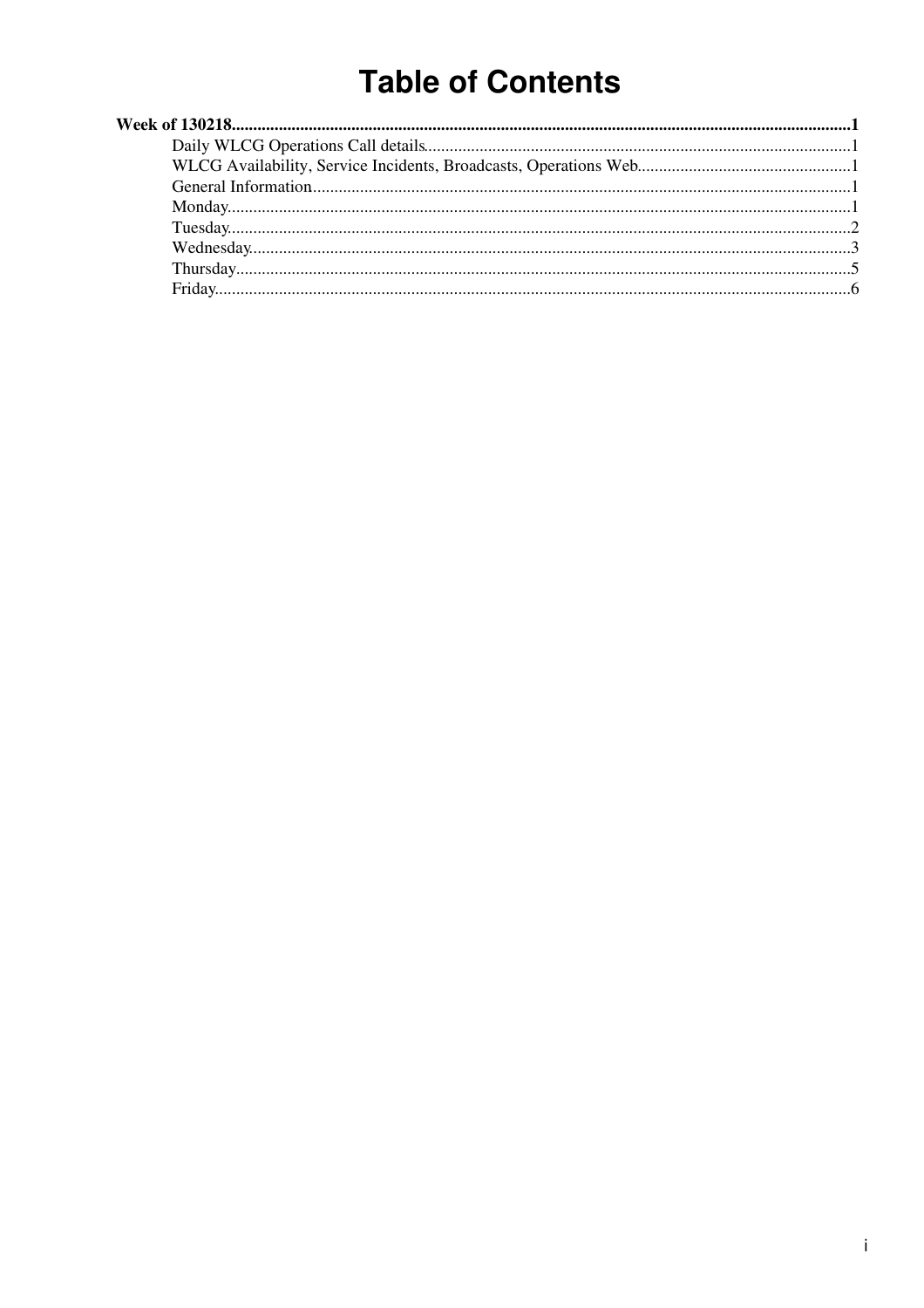# <span id="page-1-0"></span>**Week of 130218**

# <span id="page-1-1"></span>**Daily WLCG Operations Call details**

To join the call, at 15.00 CE(S)T Monday to Friday inclusive (in CERN 513 R-068) do one of the following:

- 1. Dial +41227676000 (Main) and enter access code 0119168, or
- 2. To have the system call you, click [here](https://audioconf.cern.ch/call/0119168) $\Phi$
- 3. The scod rota for the next few weeks is at [ScodRota](https://twiki.cern.ch/twiki/bin/view/LCG/ScodRota)

## <span id="page-1-2"></span>**WLCG Availability, Service Incidents, Broadcasts, Operations Web**

| <b>VO Summaries of Site Usability</b> |  |  | <b>SIRs</b>                                    | <b>Broadcasts</b>                             | <b>Operations Web</b> |
|---------------------------------------|--|--|------------------------------------------------|-----------------------------------------------|-----------------------|
|                                       |  |  | ALICE™ ATLAS™ CMS™ LHCb™ WLCG Service Incident | Broadcast archive <sup>r</sup> Operations Web |                       |
|                                       |  |  | Reports                                        |                                               |                       |

### <span id="page-1-3"></span>**General Information**

|                       | <b>General Information</b> | <b>GGUS Information</b> | <b>LHC Machine</b><br><b>Information</b>  |                          |
|-----------------------|----------------------------|-------------------------|-------------------------------------------|--------------------------|
| <b>CERN IT status</b> | <b>WLCG</b> Baseline       |                         | $WLCG$ Blogs <sup>R</sup> GgusInformation | Sharepoint site $\leq$ - |
| board $\blacksquare$  | <b>Versions</b>            |                         |                                           | LHC Page $1\blacksquare$ |

# <span id="page-1-4"></span>**Monday**

Attendance: local(Alex B, Belinda, Maarten, Stefan, Steve, Xavier);remote(Boris, Elizabeth, Gareth, Lisa, Michael, Onno, Rolf, Torre, Wei-Jen).

- ATLAS [reports](https://twiki.cern.ch/twiki/bin/view/Atlas/ADCOperationsDailyReports)  •
	- T0/Central services ♦
		- ◊ NTR
	- ◆ Tier1s
		- ◊ Sat pm: transfer failures to Taiwan. Attributed by site to busy disk servers, OK again and ticket close Sun night. [GGUS:91581](https://ggus.eu/ws/ticket_info.php?ticket=91581)<sup>®</sup>
		- $\Diamond$  Sun pm: Source errors in transfers from TRIUMF-LCG2 and other CA sites. FTS cannot contact non-CA FTS servers. Site is working on it. [GGUS:91588](https://ggus.eu/ws/ticket_info.php?ticket=91588)<sup>®</sup>
	- Tier 2 calibration centers ♦
		- Sun am: ES CALIBDISK failures of Functional test transfers, SRM down at IFIC, all ◊ file transfers failing. Failure in one RAID group, now offline, Restoring Lustre and SRM. [GGUS:91586](https://ggus.eu/ws/ticket_info.php?ticket=91586)
	- ♦ FYI: ATLAS AMOD(s) for this and next week not yet identified.
- CMS [reports](https://twiki.cern.ch/twiki/bin/view/CMS/FacOps_WLCGdailyreports) -
	- ♦ no report
- ALICE [reports](http://alien2.cern.ch/index.php?option=com_content&view=article&id=75&Itemid=129)
	- ♦ NTR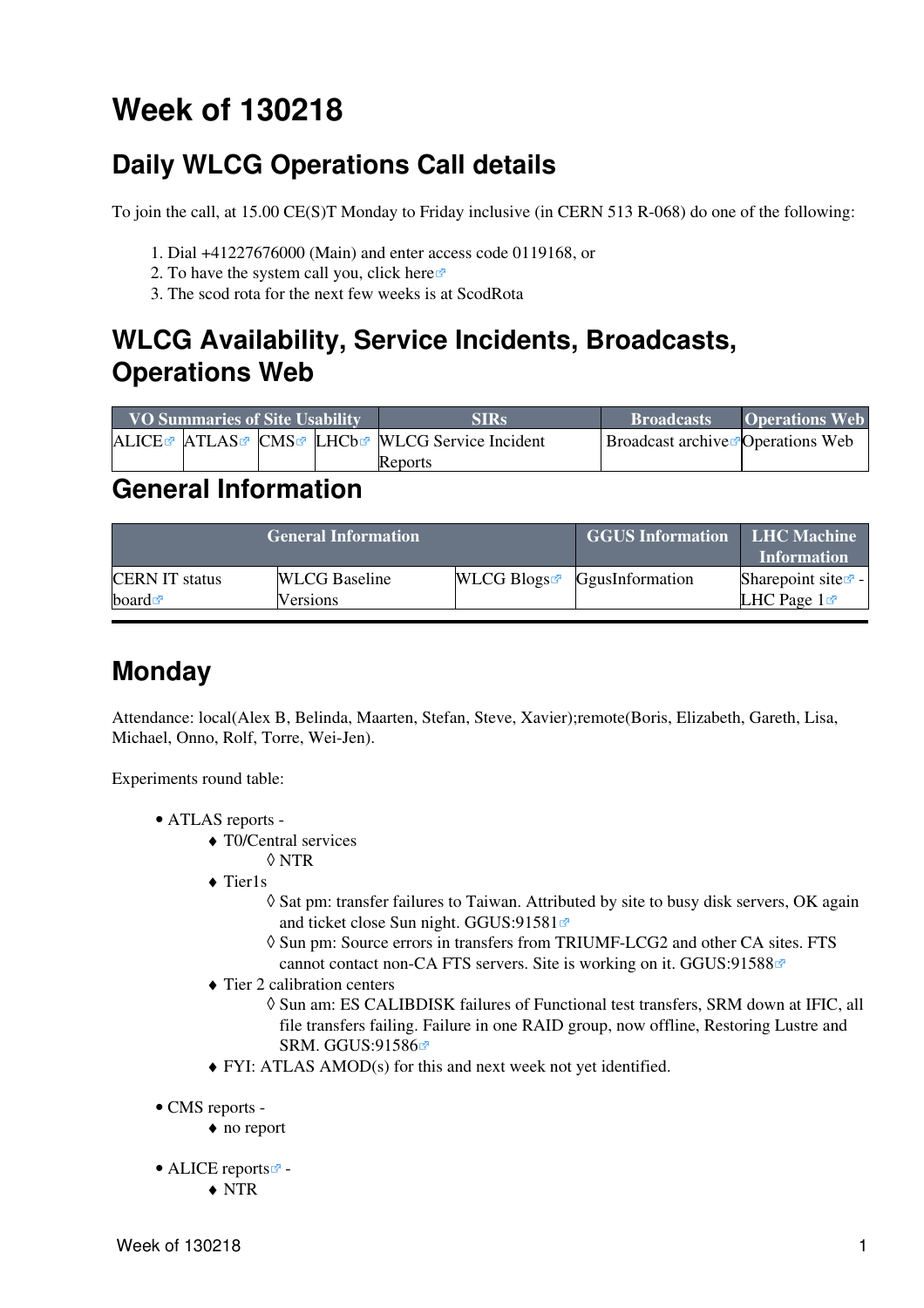- LHCb [reports](https://twiki.cern.ch/twiki/bin/view/LHCb/ProductionOperationsWLCGdailyReports) -
	- ♦ Ongoing activity as before: reprocessing, some prompt-processing, MC and user jobs.
	- ♦ T0: NTR
	- $\triangleleft$  T1:
		- $\Diamond$  [IN2P3:](https://twiki.cern.ch/twiki/bin/view/LCG/IN2P3) Problem with SE at [IN2P3](https://twiki.cern.ch/twiki/bin/view/LCG/IN2P3) [\(GGUS:91557](https://ggus.eu/ws/ticket_info.php?ticket=91557) $\degree$ )
		- $\Diamond$  [IN2P3:](https://twiki.cern.ch/twiki/bin/view/LCG/IN2P3) NAGIOS problem still ongoing at [IN2P3](https://twiki.cern.ch/twiki/bin/view/LCG/IN2P3) [\(GGUS:91126](https://ggus.eu/ws/ticket_info.php?ticket=91126) $\degree$ ).

Sites / Services round table:

- ASGC
	- ATLAS and CMS jobs affected by CVMFS 2.0.19 cache filling up due to known bug; for ♦ now mitigated by manual cleanups; should be fixed in upcoming (2.1.7) release expected in a number of days
- $\bullet$  BNL ntr
- FNAL ntr
- $\bullet$  [IN2P3](https://twiki.cern.ch/twiki/bin/view/LCG/IN2P3)  ntr
- NDGF ntr
- NLT1
	- ♦ during the weekend there was 1 dCache pool node stuck, restarted yesterday night
- OSG ntr
- [RAL](https://twiki.cern.ch/twiki/bin/view/LCG/RAL)
	- ♦ some ongoing issues with the batch system not starting enough jobs, being investigated
- dashboards ntr
- GGUS
	- **NB!!! The italian Tier1 needs to update the host certificate for their ticketing system** ♦ **(ticketing.cnaf.infn.it). The change will be on Wednesday 2013/02/20 around 9:30am CET.** A short interrupt may be perceived in the interface with GGUS as the server needs to be rebooted. Details in [Savannah:135912](https://savannah.cern.ch/support/?135912)
- grid services ntr
- storage
	- during the weekend EOS-LHCb was unstable; after SW updates earlier today its behavior ♦ looks smoother in the monitoring

```
AOB:
```
# <span id="page-2-0"></span>**Tuesday**

Attendance: local(Alex B, Eva, Maarten, Maria D, Stefan, Steve);remote(Boris, Jeremy, Lisa, Matteo, Michael, Pepe, Rob, Rolf, Ronald, Saverio, Tiju, Wei-Jen, Xavier).

- ATLAS [reports](https://twiki.cern.ch/twiki/bin/view/Atlas/ADCOperationsDailyReports)  •
	- ♦ NTR. Most probably no one from ATLAS can connect today. Sorry.
- CMS [reports](https://twiki.cern.ch/twiki/bin/view/CMS/FacOps_WLCGdailyreports) -
	- ♦ no report
- ALICE [reports](http://alien2.cern.ch/index.php?option=com_content&view=article&id=75&Itemid=129)<sup>2</sup>
	- ♦ NTR
- LHCb [reports](https://twiki.cern.ch/twiki/bin/view/LHCb/ProductionOperationsWLCGdailyReports) -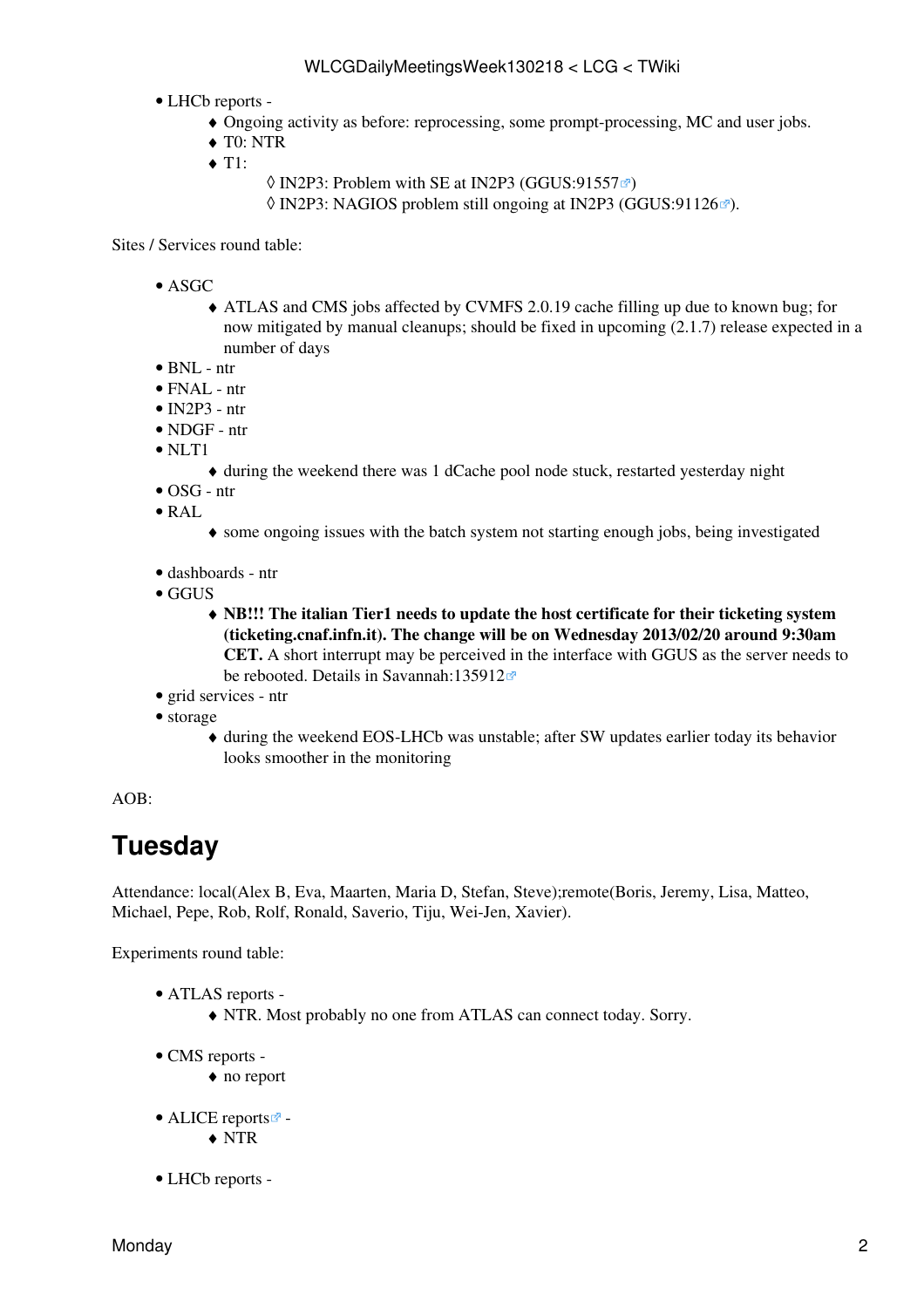- Ongoing activity as before: reprocessing (CERN,IN2P3 + T2s), some prompt-processing ♦ (CERN + T2s), MC and user jobs.
- ♦ T0: NTR
- $\triangleleft$  T1:
- 0 [IN2P3](https://twiki.cern.ch/twiki/bin/view/LCG/IN2P3) : NAGIOS problem still ongoing at [IN2P3](https://twiki.cern.ch/twiki/bin/view/LCG/IN2P3) ([GGUS:91126](https://ggus.eu/ws/ticket_info.php?ticket=91126)₫).
	- Rolf: the ticket is with the SAM team now; we are not aware of changes that ⋅ might explain why the test works only sometimes
	- ⋅ Stefan: the test is failing randomly, the cause is not yet known

Sites / Services round table:

- ASGC ntr
- BNL ntr
- CNAF ntr
- FNAL ntr
- [GridPP](https://twiki.cern.ch/twiki/bin/view/LCG/GridPP)
	- ♦ the multi-core ATLAS jobs mentioned in the KIT report are PROOF-Lite jobs
- $\bullet$  [IN2P3](https://twiki.cern.ch/twiki/bin/view/LCG/IN2P3)
	- on March 19 there will probably be an all-day outage for electrical work, details to follow ♦ later

 $\bullet$  KIT

- our Frontier Squid servers will be updated between 9-10 UTC tomorrow and the day after, ♦ should be transparent
- single-core queues have been misused by ATLAS users submitting multi-core jobs, ATLAS ♦ are following up
- NDGF
	- ♦ we have observed transfer errors due to a network problem, being investigated
- $\bullet$  NLT1 ntr
- OSG ntr
- $\bullet$  PIC
- ♦ complete downtime on March 26 between 5-19 UTC for electrical maintenance
- [RAL](https://twiki.cern.ch/twiki/bin/view/LCG/RAL) ntr
- dashboards ntr
- databases ntr
- GGUS/SNOW
	- experiments will no longer be prompted to inform Maria of important tickets that are not ♦ making progress, as such tickets can just be included in the experiment reports of the bi-weekly Operations Coordination meeting
- grid services ntr

AOB:

### <span id="page-3-0"></span>**Wednesday**

Attendance: local(Alexei, Belinda, David, Dirk, Luca C, Maarten, Maria D, Massimo, Stefan, Steve);remote(Boris, John, Kyle, Lisa, Matteo, Michael, Pavel, Pepe, Rolf, Ron, Wei-Jen).

- ATLAS [reports](https://twiki.cern.ch/twiki/bin/view/Atlas/ADCOperationsDailyReports)  •
	- Central services ♦
		- GGUS: Problem in opening a TEAM ticket to a specific site: The site parameters ◊ haven't been synchronized correctly with GOC DB ([GGUS:91634](https://ggus.eu/ws/ticket_info.php?ticket=91634) $\infty$ )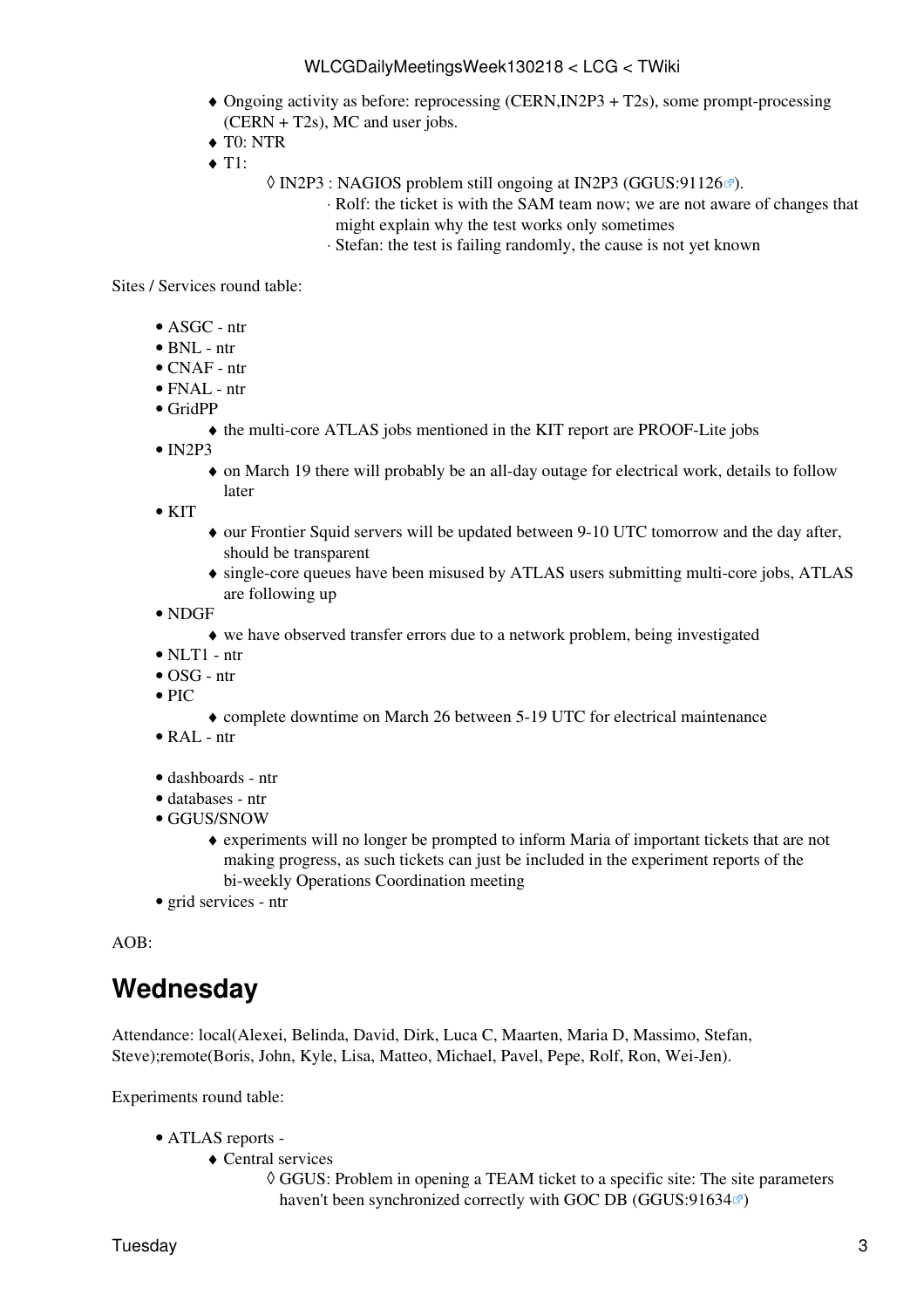- ◊ GGUS: A shifter could not open tickets with an issue with CRL [\(GGUS:91610](https://ggus.eu/ws/ticket_info.php?ticket=91610) )
- SLS for ATLAS HammerCloud has been outdated (last update: 8 Feb 2013) ◊ <https://sls.cern.ch/sls/service.php?id=HC.ATLAS>
	- On Feb 12: "the web server that serves the SLS reports is decommissioned ⋅ and I'm moving the thing to the new one."
- T1s and network ♦
	- FZK-LCG2: There are long standing ggus tickets for problems in transfers between ◊ FZK-LCG2 and UK sites ([GGUS:87958](https://ggus.eu/ws/ticket_info.php?ticket=87958)<sup>®</sup>, [GGUS:91439](https://ggus.eu/ws/ticket_info.php?ticket=91439)<sup>®</sup>)
	- RRC-KI-T1: ATLAS has started integrating the RU-T1 (RRC-KI-T1) in ATLAS ◊ systems. FTS3 servers at [RAL](https://twiki.cern.ch/twiki/bin/view/LCG/RAL) and CERN were used for test fie transfers. ⋅ Alexei: the prototype T1 will be used in a reprocessing exercise
	- $\Diamond$  Alexei: next week a small reprocessing campaign will run at the T1 sites
- CMS [reports](https://twiki.cern.ch/twiki/bin/view/CMS/FacOps_WLCGdailyreports) -
	- ♦ no report
- ALICE [reports](http://alien2.cern.ch/index.php?option=com_content&view=article&id=75&Itemid=129)
	- ♦ NTR
- LHCb [reports](https://twiki.cern.ch/twiki/bin/view/LHCb/ProductionOperationsWLCGdailyReports) -
	- Ongoing activity as before: reprocessing (CERN,IN2P3 + T2s), some prompt-processing ♦ (CERN + T2s), MC and user jobs.
	- ◆ T0: NTR
		- $\Diamond$  Migration CASTOR -> EOS progressing, estimated to last for another 6 weeks
	- $\triangleleft$  T1:

◊ [IN2P3](https://twiki.cern.ch/twiki/bin/view/LCG/IN2P3) : NAGIOS problem still ongoing at [IN2P3](https://twiki.cern.ch/twiki/bin/view/LCG/IN2P3) ([GGUS:91126](https://ggus.eu/ws/ticket_info.php?ticket=91126)☞), logfiles of failed sam probes seem to indicate that the probe is killed by the batch system (logs uploaded to GGUS ticket)

⋅ Rolf: we have also involved our batch system experts

Sites / Services round table:

- ASGC ntr
- $\bullet$  BNL ntr
- CNAF
	- ♦ [CREAM](https://twiki.cern.ch/twiki/bin/view/LCG/CREAM) ce01-lcg will be down Feb 21-28 for upgrade to EMI-2 on SL6
- FNAL ntr
- $\bullet$  [IN2P3](https://twiki.cern.ch/twiki/bin/view/LCG/IN2P3)  nta
- $\bullet$  KIT
- ♦ 3 Frontier Squid servers were upgraded OK today, the remaining 3 will be done tomorrow NDGF •
	- ♦ the transfer errors reported yesterday are still being investigated
	- tomorrow there will be a short downtime of the SRM head node for security patching; it ♦ might even cure the transfer errors
- $\bullet$  NLT1 ntr
- OSG ntr
- PIC ntr
- $\bullet$  [RAL](https://twiki.cern.ch/twiki/bin/view/LCG/RAL) ntr
- dashboards
	- this morning the ATLAS job monitoring dashboard was affected by a DB problem, resulting ♦ in the job history having a few small gaps
- databases
	- ♦ this morning one dashboard application was affected by a change in an Oracle query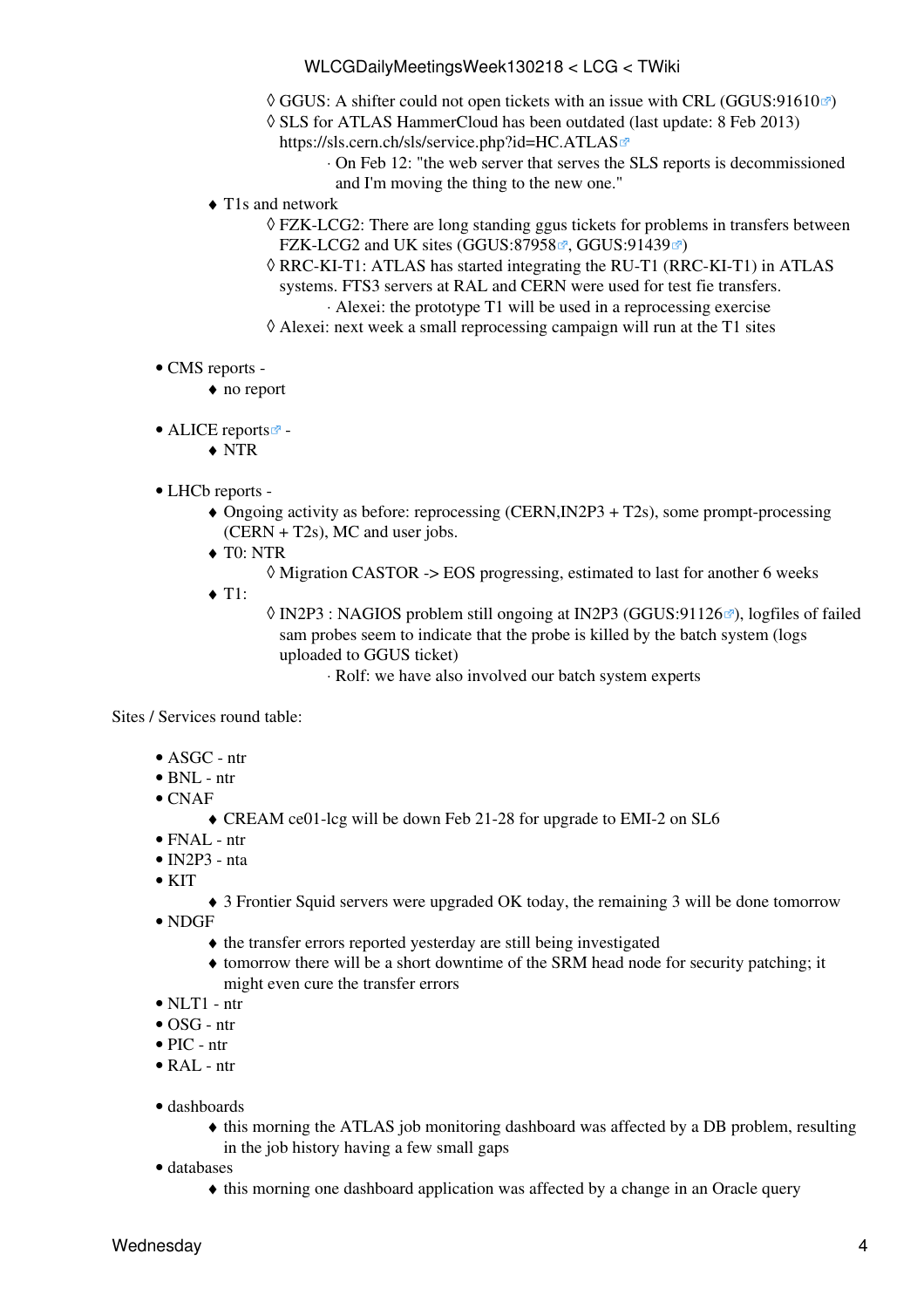execution plan, fixed

- GGUS/SNOW
	- The host certificate for the italian ticketing system (ticketing.cnaf.infn.it), announced last ♦ Monday, took place this morning and was successful.
	- ♦ Next GGUS Release will be in a week, on 2013/02/27.
	- An interface between GGUS and the ibergrid RT ticketing system will enter production with ♦ next week's GGUS release. The change affects PIC. In case of any problem, please open a GGUS ticket against GGUS or comment in Savannah:130314 $\Phi$ .
- grid services
	- $\bullet$  there was a problem with the batch system dispatching jobs this morning, fixed
- storage ntr

AOB:

# <span id="page-5-0"></span>**Thursday**

Attendance: local(Alessandro, Alex B, Belinda, Luca M, Maarten, Stefan, Steve, Ueda);remote(Boris, Gareth, Lisa, Marian, Michael, Pepe, Rob, Rolf, Rolf, Ronald, Saverio, Wei-Jen).

Experiments round table:

- ATLAS [reports](https://twiki.cern.ch/twiki/bin/view/Atlas/ADCOperationsDailyReports)  •
	- Central services ♦
		- GGUS: Problem in opening a TEAM ticket to a specific site: [GGUS:96634](https://ggus.eu/ws/ticket_info.php?ticket=96634) ◊ verified:The site parameters haven't been synchronized correctly with GOC DB/GGUS.
		- $\Diamond$  GGUS: A shifter could not open tickets with an issue with CRL. [GGUS:91610](https://ggus.eu/ws/ticket_info.php?ticket=91610) $\degree$  in progress: the shifter was recommended to use temporarily the account which is mapped to the certificate.
		- ◊ SLS for ATLAS [HammerCloud](https://twiki.cern.ch/twiki/bin/view/LCG/HammerCloud) unavailable (in grey). Fixed, migration to the new hardware completed.
	- T1s and network ♦

FZK-LCG2 from UK sites file transfer problems: 1340 failures ◊ "GRIDFTP\_ER.:server err.500" from UKI-SCOTGRID-GLASGOW and 30 failures from UKI-NORTHGRID-LIV-HEP [GGUS:87958](https://ggus.eu/ws/ticket_info.php?ticket=87958)<sup> $\sigma$ </sup> in progress updated. ⋅ Marian: we are also looking into [PerfSONAR](https://twiki.cern.ch/twiki/bin/edit/LCG/PerfSONAR?topicparent=LCG.WLCGDailyMeetingsWeek130218;nowysiwyg=1) measurements

- CMS [reports](https://twiki.cern.ch/twiki/bin/view/CMS/FacOps_WLCGdailyreports) -
	- ♦ no report
- ALICE [reports](http://alien2.cern.ch/index.php?option=com_content&view=article&id=75&Itemid=129)<sup>2</sup>
	- $\blacklozenge$  NIKHEF: issues with renewal of VOBOX host cert, fixed ([GGUS:91674](https://ggus.eu/ws/ticket_info.php?ticket=91674) $\blacktriangledown$ )
- LHCb [reports](https://twiki.cern.ch/twiki/bin/view/LHCb/ProductionOperationsWLCGdailyReports)  •
	- Ongoing activity as before: reprocessing (CERN, [IN2P3](https://twiki.cern.ch/twiki/bin/view/LCG/IN2P3) + T2s), some prompt-processing ♦ (CERN + T2s), MC and user jobs.
	- ◆ T<sub>0</sub>:
- ◊ ALARM ticket [\(GGUS:91690](https://ggus.eu/ws/ticket_info.php?ticket=91690) <sup>arr</sup>) for afs hosted web service which is not responding. It serves grid jobs for configuration and setup purposes

⋅ Stefan: it was due to an accidental DoS by one machine

Many failures in CASTOR->EOS migration because of different checksums in LFC ◊ and CASTOR

⋅ Luca: working on it, please send the list of affected files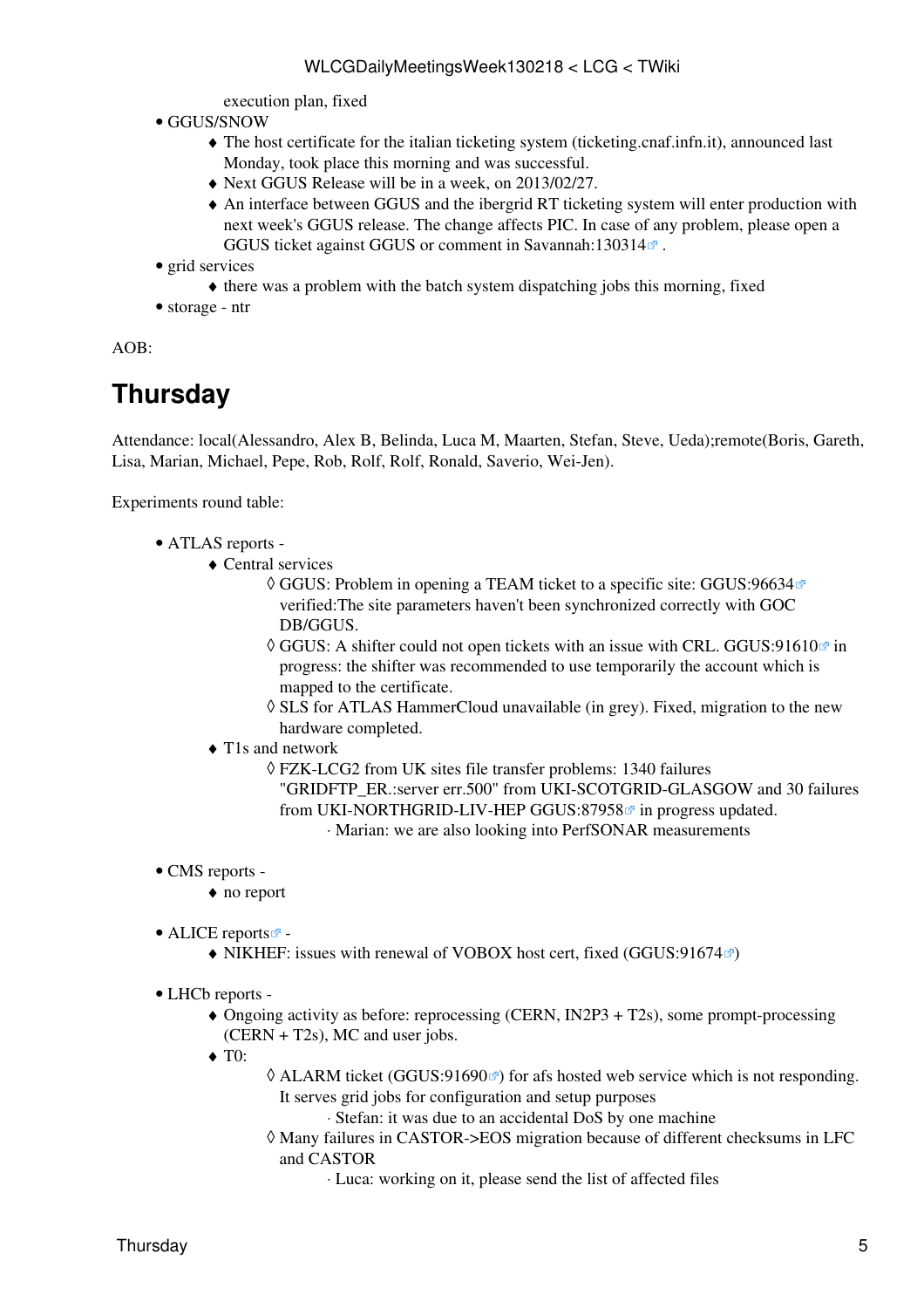Stefan: OK, ~300 files from 2008, also on tape; the issue is due to the ⋅ presence or absence of leading zeroes in the checksum

 $\triangleleft$  T<sub>1</sub>: NTR

Sites / Services round table:

- $\bullet$  ASGC
	- downtime Feb 25 23:00 to Feb 26 18:00 UTC for upgrades of CASTOR, DPM and storage ♦ firmware
- $\bullet$  RNI  $\overline{\phantom{a}}$  ntr
- CNAF ntr
- FNAL ntr
- $\bullet$  [IN2P3](https://twiki.cern.ch/twiki/bin/view/LCG/IN2P3)  ntr
- KIT nta
- NDGF
	- ♦ the transfer errors were due to a network problem, things look better now
	- ♦ today's SRM maintenance went OK
- NLT1
	- ♦ this morning SARA had an unscheduled outage: dCache was unavailable due to a loose fiber
- OSG ntr
- PIC ntr
- [RAL](https://twiki.cern.ch/twiki/bin/view/LCG/RAL) ntr
- dashboards ntr
- grid services ntr
- storage
	- ♦ CASTOR DB NAS will have a HW intervention 17:30-21:30 CET, should be transparent

AOB:

# <span id="page-6-0"></span>**Friday**

Attendance: local(AndreaS, Kate, Mike, Steve, Belinda, Stefan);remote(Xavier/KIT, Gareth/RAL, Wei-Jen/ASGC, Onno/NL-T1, Michael/BNL, Matteo/CNAF, Lisa/FNAL, Rolf/IN2P3, Rob/OSG, Pepe/PIC).

- ATLAS [reports](https://twiki.cern.ch/twiki/bin/view/Atlas/ADCOperationsDailyReports)  •
	- Central services ♦
		- GGUS: A shifter could not open tickets with an issue with CRL. [GGUS:91610](https://ggus.eu/ws/ticket_info.php?ticket=91610) ◊ solved:the issue with the certificate was fixed, the shifter is able to open/update GGUS now.
		- CERN/VOMS problems affecting ATLAS production and analysis jobs. ◊  $(GGUS:91704\mathbb{Z}, GGUS:91706\mathbb{Z}, GGUS:91710\mathbb{Z})$  $(GGUS:91704\mathbb{Z}, GGUS:91706\mathbb{Z}, GGUS:91710\mathbb{Z})$  $(GGUS:91704\mathbb{Z}, GGUS:91706\mathbb{Z}, GGUS:91710\mathbb{Z})$  $(GGUS:91704\mathbb{Z}, GGUS:91706\mathbb{Z}, GGUS:91710\mathbb{Z})$  $(GGUS:91704\mathbb{Z}, GGUS:91706\mathbb{Z}, GGUS:91710\mathbb{Z})$  $(GGUS:91704\mathbb{Z}, GGUS:91706\mathbb{Z}, GGUS:91710\mathbb{Z})$  $(GGUS:91704\mathbb{Z}, GGUS:91706\mathbb{Z}, GGUS:91710\mathbb{Z})$ . Thanks to Maarten for the quick action and the ALARM (GGUS: $91706$ <sup> $\textdegree$ </sup>).
- CMS [reports](https://twiki.cern.ch/twiki/bin/view/CMS/FacOps_WLCGdailyreports) -
- ALICE [reports](http://alien2.cern.ch/index.php?option=com_content&view=article&id=75&Itemid=129)
	- CERN: [VOMS](https://twiki.cern.ch/twiki/bin/view/LCG/VOMS) incident (see below), alarm ticket [GGUS:91706](https://ggus.eu/ws/ticket_info.php?ticket=91706)<sup>®</sup> opened yesterday evening  $\sim$ 20:00 [Steve: something similar happened months ago]
	- ♦ CERN: EOS lost 17 files, 12 were dark data
- LHCb [reports](https://twiki.cern.ch/twiki/bin/view/LHCb/ProductionOperationsWLCGdailyReports) -